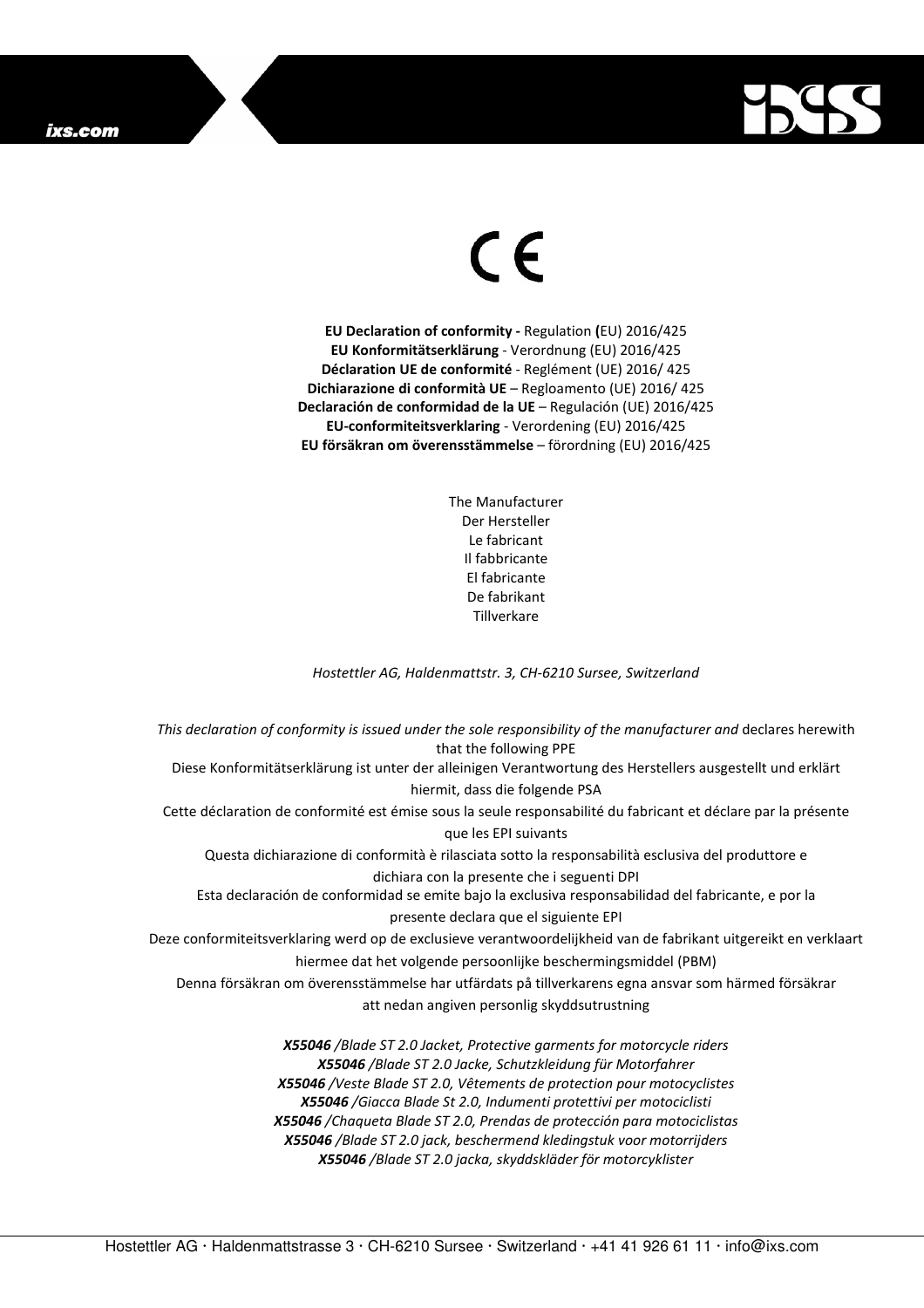



has undergone the EU-type examination conformity assessment procedure (Module B) performed by the Notified Body, IDIADA AUTOMOTIVE TECHNOLOGY, S.A. (OC.0164), P. I. L'ALBORNAR, E-43710 Santa Olivia (Tarragona – Spain), which has issued the EU Type Examination Certificate No. MT19110020.

And is compliant with the following Standard prEN17092-4:2018 (A)

## hat das EU-Baumusterprüfungs-Konformitätsbewertungsverfahren durchlaufen (Modul B) durchgeführt von der benannten Stelle, IDIADA AUTOMOTIVE TECHNOLOGY, S.A. (OC.0164), P. I. L'ALBORNAR, E-43710 Santa Olivia (Tarragona – Spanien), die die EU-Baumusterprüfbescheinigung Nr. MT19110020 ausgestellt hat.

und entspricht der folgenden Norm prEN17092-4:2018 (A)

a subi la procédure d'évaluation de la conformité pour l'examen de type UE (module B) réalisée par l'organisme notifié, IDIADA AUTOMOTIVE TECHNOLOGY, S.A. (OC.0164), P. I. L'ALBORNAR, E-43710 Santa Olivia (Tarragona – Espagne), qui a délivré le certificat d'examen de type UE n°. MT19110020.

Et est conforme à la norme suivante prEN17092-4:2018 (A)

è stato sottoposto alla procedura di valutazione della conformità dell'esame UE del tipo (modulo B) eseguita dall'organismo notificato, IDIADA AUTOMOTIVE TECHNOLOGY, S.A. (OC.0164), P. I. L'ALBORNAR, E-43710 Santa Olivia (Tarragona – Spagna), che ha rilasciato il certificato di esame UE del tipo n. MT19110020.

Ed è conforme alla seguente norma prEN17092-4:2018 (A)

ha sido sometido al procedimiento de evaluación de conformidad del examen de tipo UE (Módulo B) realizado por el organismo notificado, IDIADA AUTOMOTIVE TECHNOLOGY, S.A. (OC.0164), P. I. L'ALBORNAR, E-43710 Santa Olivia (Tarragona – España), que ha emitido el certificado de examen UE de tipo no. MT19110020.

Y cumple con el siguiente estándar prEN17092-4:2018 (A)

de EG-typekeuring-conformiteitsbeoordelingsprocedure doorlopen (module B) heeft,uitgevoerd door de aangemelde instantie IDIADA AUTOMOTIVE TECHNOLOGY, S.A. (OC.0164), P. I. L'ALBORNAR, E-43710 Santa Olivia (Tarragona – Spanje) die het certificaat van EG-typeonderzoek nr. MT19110020 afgegeven heeft,

en voldoet aan de volgende norm: prEN17092-4:2018 (A)